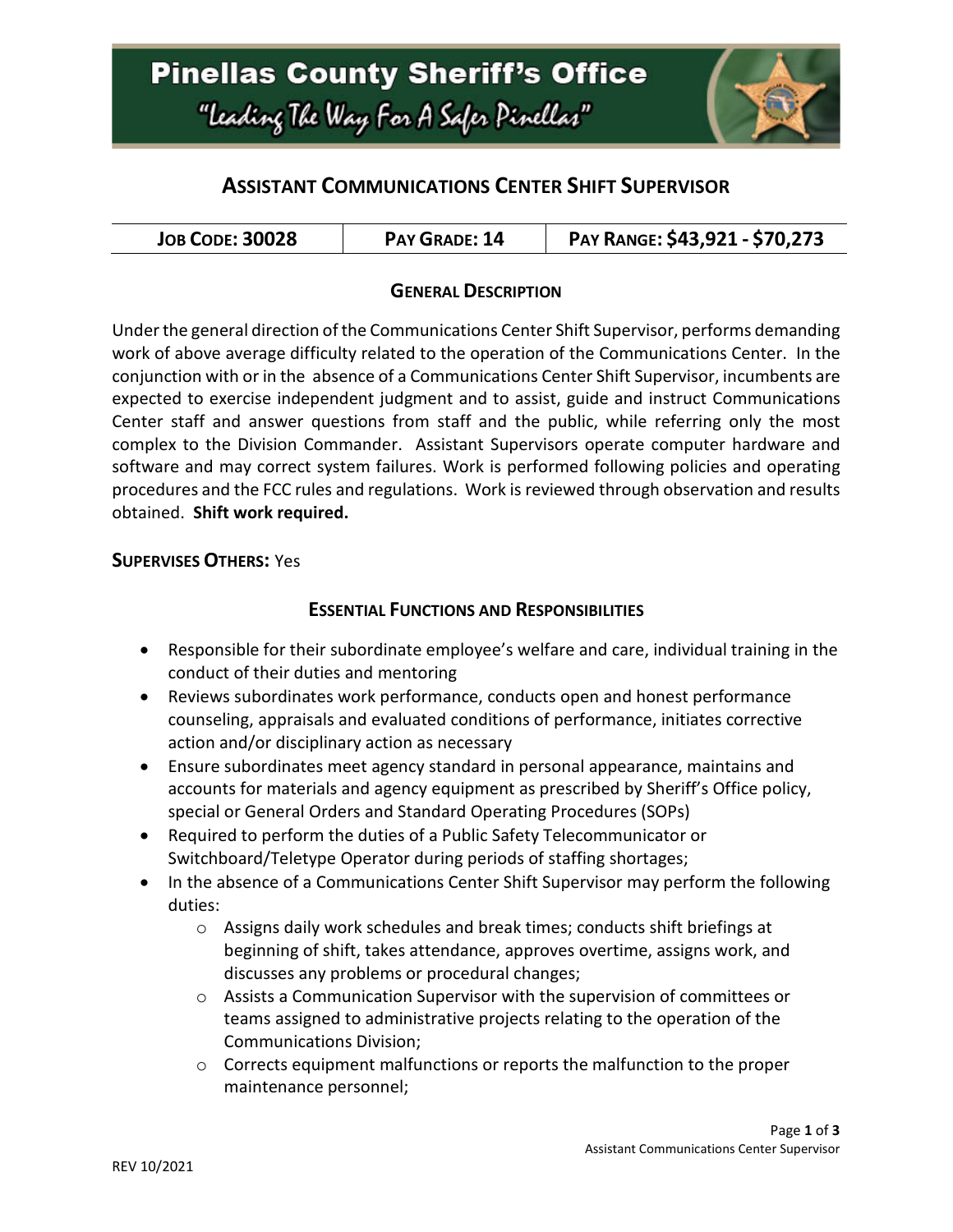

- $\circ$  Compiles daily shift report documenting: noteworthy calls for services, issues that occurred in communications center, issues with equipment or databases, and errors discovered in calls generated for service;
- $\circ$  Answers phone calls from the public and gives information or takes complaints to be dispatched;
- $\circ$  Searches tapes and makes copies of recordings of particular phone calls or radio transmissions received in the Communications Center for other personnel or other agencies;
- $\circ$  Monitors phone calls of Public Safety Telecommunicators to assist in improving their performance and to identify needed training;
- o Assists in developing and updating the training manual and training new staff;
- o Assists staff members with difficult emergency calls to elicit as much information as possible;
- o Assists the Communications Shift supervisor by providing input for evaluations of members assigned to the shift and assists in the preparation appropriate performance appraisals;
- $\circ$  Conducts pre-scheduled tours of the Communications Center for the public;
- Participates in Sheriff's Office recruitment and community relations activities as directed.

Regular and reliable attendance is required as an essential function of the position.

This position is considered essential and, in the event of an emergency or natural disaster, will be required to report to work.

This list is not intended to be all-inclusive and you may not be responsible for every item listed. The employer reserves the right to assign additional functions and responsibilities as necessary.

#### **QUALIFICATIONS**

- High school graduation or equivalent diploma from an institution accredited by an accrediting body recognized by the U. S. Dept. of Education or licensed as a degree granting institution by the Commission for Independent Education, pursuant to Section 1005.02(7), F.S. AND four (4) years' experience as a Public Safety Telecommunicator
- Possesses all certifications required of the Public Safety Telecommunicator position
- Must possess a valid Florida driver's license